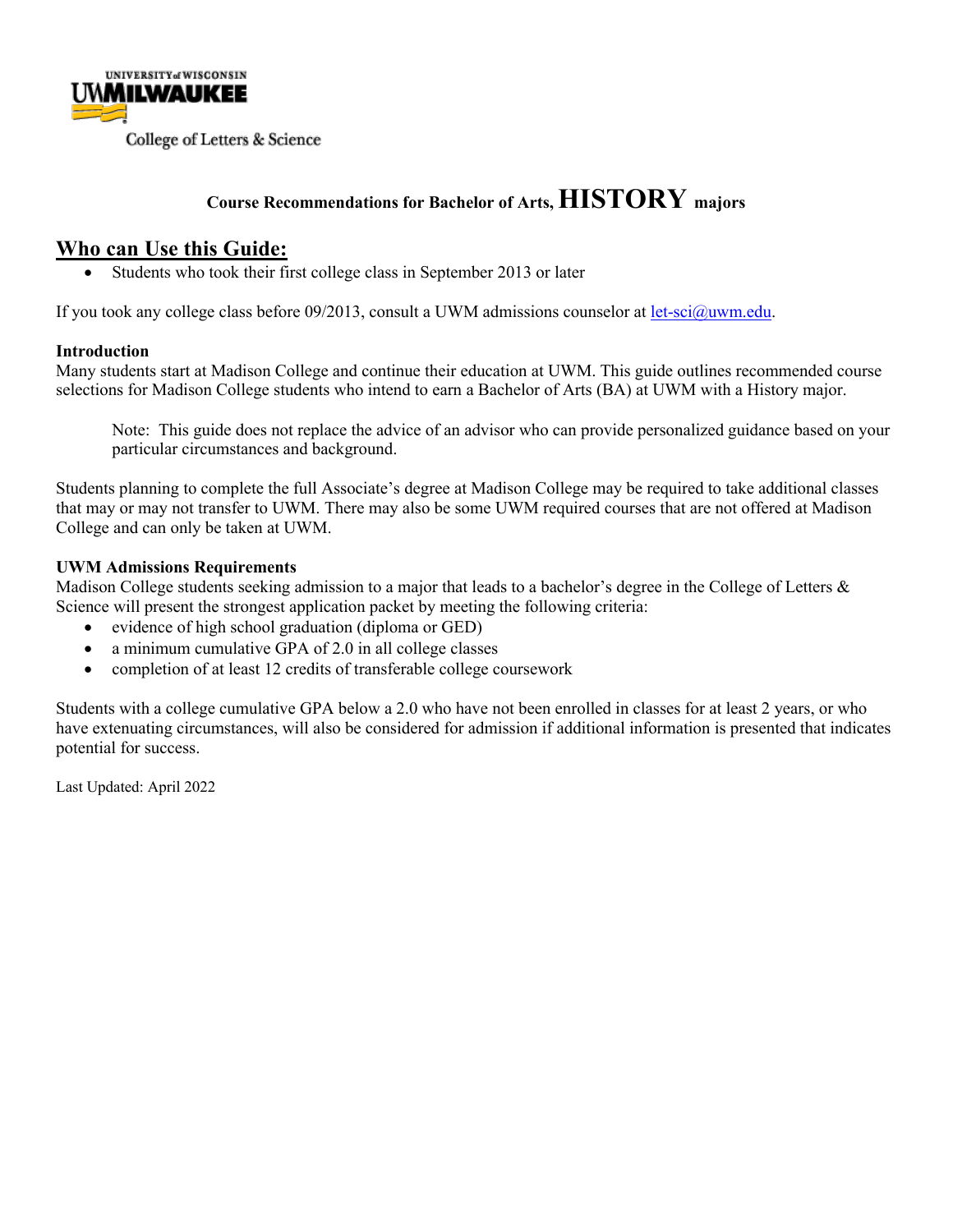#### **Goal**

While at Madison College, students can complete the following UWM requirements on a pathway towards a UWM BA in History:

- $\checkmark$  Arts Requirement (all 3 required credits can be completed at Madison College)
- $\checkmark$  English Requirement (Parts A and B can be completed at Madison College)
- $\checkmark$  Math Requirement (Part A and Part B can be completed at Madison College)
- $\checkmark$  Formal Reasoning (can be completed at Madison College)
- $\checkmark$  Natural Science Requirement (all 12 required credits can be completed at Madison College)
- $\checkmark$  Humanities Requirement (all 12 required credits can be completed at Madison College)
- $\checkmark$  Social Science Requirement (all 12 required credits can be completed at Madison College)
- $\checkmark$  Cultural Diversity Requirement (all 3 required credits can be completed at Madison College)
- $\checkmark$  International Requirement (all 9 required credits can be completed at Madison College with careful course selection)
- $\checkmark$  World Language Requirement (4 years of high school or 4 semesters of college)
- $\checkmark$  History major requirements (6 of the 36 required credits can be completed at Madison College)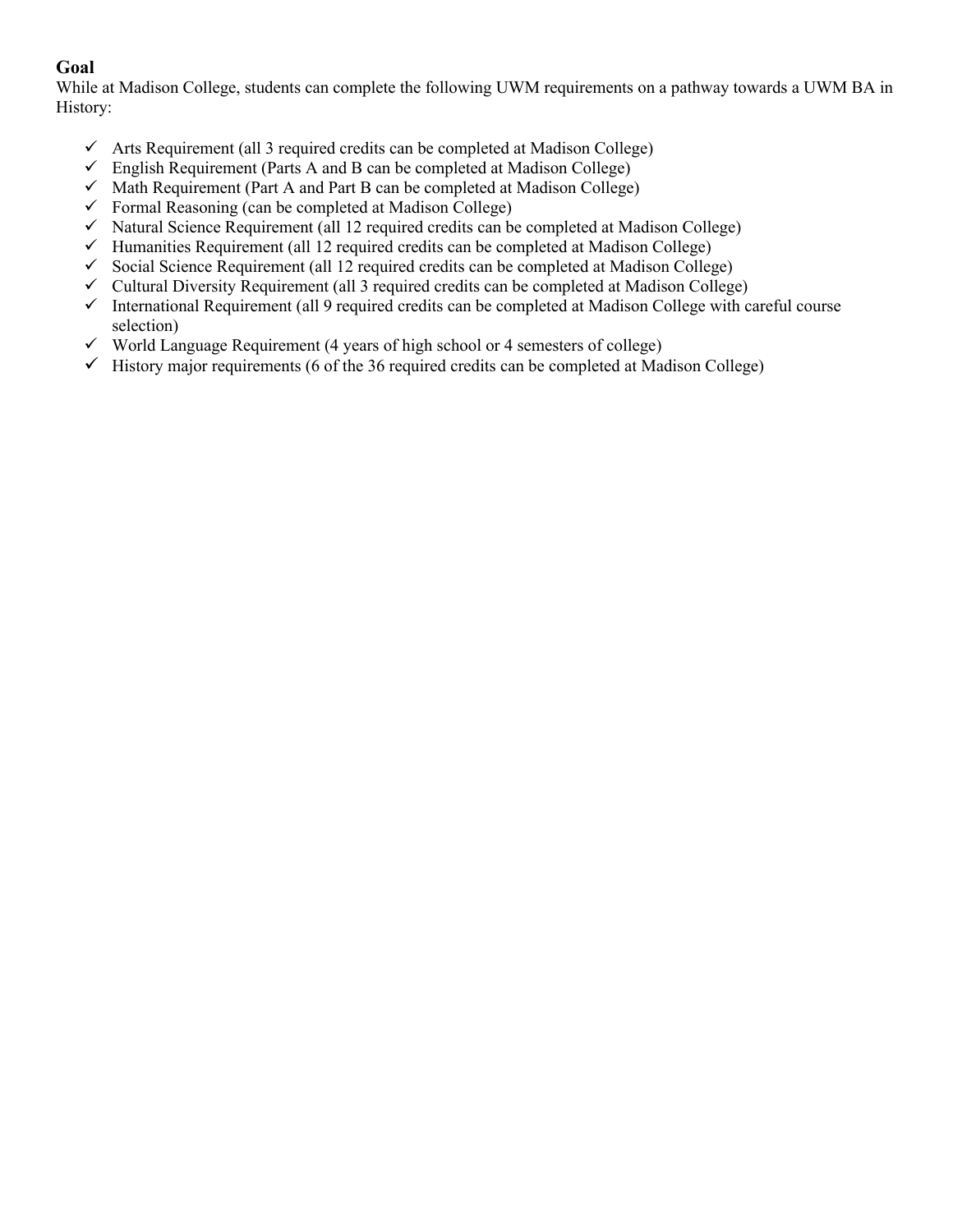## **Course Recommendations and Transferability:**

## **Arts (choose one)**

|         | <b>Madison College</b>    |     |                      | <b>Meets UWM BA</b>           |     |             |
|---------|---------------------------|-----|----------------------|-------------------------------|-----|-------------|
| Course  | Title                     | Cr. | <b>Course</b>        | <b>Title</b>                  | Cr. | Requirement |
| 805 207 | World Music               |     | MUSIC 310            | Intro to World Musics         |     | Arts        |
| 805 277 | Music Appreciation        |     | MUSIC 100            | Intro to Classical Music      |     | Arts        |
| 805 278 | History of Pop/Rock Music |     | MUSIC <sub>102</sub> | <b>American Popular Music</b> |     | Arts        |
| 810 230 | Intro to Theatre          |     | <b>THEATRE 100</b>   | Intro to the Theatre          |     | Arts        |
| 810 262 | Acting 1                  |     | THEATRE 101          | <b>Acting for Non Majors</b>  |     | Arts        |

## **English (complete all)**

|               | <b>Madison College</b>     |                             | UWM will accept it as: | <b>Meets UWM BA</b>                 |     |                |
|---------------|----------------------------|-----------------------------|------------------------|-------------------------------------|-----|----------------|
| <b>Course</b> | <b>Title</b>               | Ur.                         | <b>Course</b>          | <b>Title</b>                        | Cr. | Requirement    |
| 801 201       | English 1                  |                             | <b>ENGLISH 101</b>     | <b>Intro to College Writing</b>     |     |                |
| 801 202       | English 2                  | 3 (must earn a C or higher) | <b>ENGLISH 102</b>     | <b>College Writing and Research</b> |     | English Part A |
| 801 197       | <b>Technical Reporting</b> |                             | <b>ENGLISH 206</b>     | <b>Technical Writing</b>            |     | English Part B |

## **Math (complete all)**

|           | <b>Madison College</b>  |                             | <b>UWM will accept it as:</b>        | <b>Meets UWM BA</b>                    |                |                                          |
|-----------|-------------------------|-----------------------------|--------------------------------------|----------------------------------------|----------------|------------------------------------------|
| Course    | <b>Title</b>            | Cr.                         | Cr.<br><b>Title</b><br><b>Course</b> |                                        | Requirement    |                                          |
| 804 201   | Intermediate Algebra    | 3 (must earn a C or higher) | <b>MATH 105</b>                      | Intro to College Algebra               |                | Math Part A                              |
| <b>Or</b> |                         |                             | Or                                   |                                        |                |                                          |
| 804 212   | College Algebra         |                             | <b>MATH 116</b>                      | College Algebra                        |                |                                          |
| 804 240   | <b>Basic Statistics</b> |                             | MTH STAT 215                         | <b>Elementary Statistical Analysis</b> | $\overline{4}$ | Math Part B, NS, and<br>formal reasoning |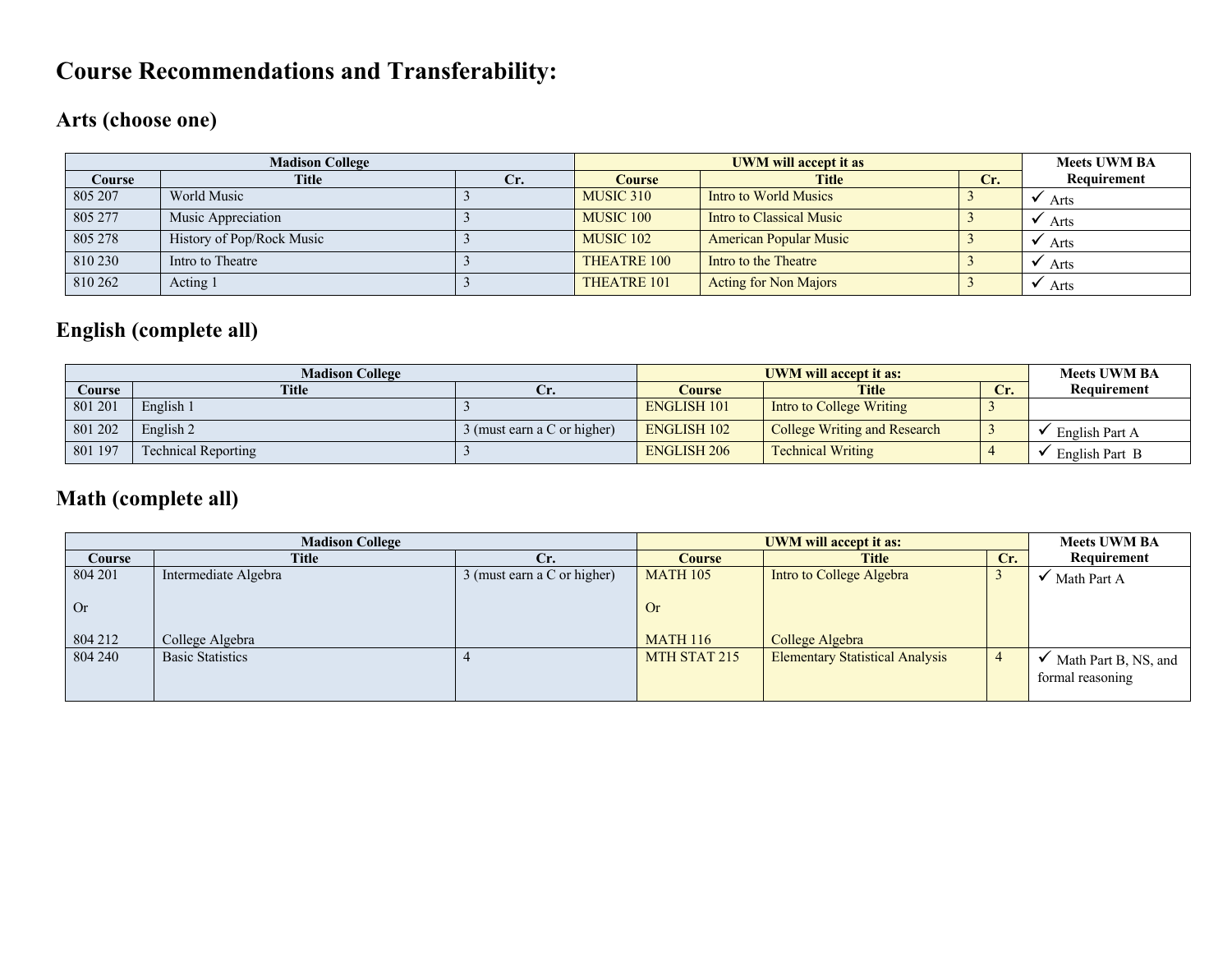## **World Language**

The Bachelor of Arts with a History major requires world language through the 4<sup>th</sup> level. If you took four years of the same language in high school, you have satisfied the requirement and no further coursework is needed. If you did not take four years of a world language in high school, take either four semesters of French or Spanish.

| <b>Madison College</b> |              |     |                    | <b>UWM</b> will accept it as: | <b>Meets UWM BA</b><br>Requirement |                                  |
|------------------------|--------------|-----|--------------------|-------------------------------|------------------------------------|----------------------------------|
| Course                 | <b>Title</b> | Cr. | Course             | <b>Title</b>                  | Cr.                                |                                  |
| 802 211                | Spanish 1    |     | <b>SPANISH 103</b> | First-semester Spanish        |                                    | World Language                   |
| 802 212                | Spanish 2    |     | <b>SPANISH 104</b> | Second-semester Spanish       |                                    | World Language                   |
| 802 213                | Spanish 3    |     | <b>SPANISH 203</b> | Third-semester Spanish        |                                    | World Language and International |
| 802 214                | Spanish 4    |     | <b>SPANISH 204</b> | Fourth-semester Spanish       |                                    | World Language and International |
| 802 221                | French 1     |     | <b>FRENCH 103</b>  | <b>First-semester French</b>  |                                    | World Language                   |
| 802 222                | French 2     |     | <b>FRENCH 104</b>  | Second-semester French        |                                    | World Language                   |
| 802 223                | French 3     |     | <b>FRENCH 203</b>  | Third-semester French         |                                    | World Language and International |
| 802 224                | French 4     |     | <b>FRENCH 204</b>  | Fourth-semester French        |                                    | World Language and International |

#### **Humanities/Cultural Diversity/International (Choose two)**

| <b>Madison College</b> |                                   |                |                       | <b>UWM</b> will accept it as:           | <b>Meets UWM BA</b><br>Requirement |                                                |
|------------------------|-----------------------------------|----------------|-----------------------|-----------------------------------------|------------------------------------|------------------------------------------------|
| <b>Course</b>          | <b>Title</b>                      | Cr.            | <b>Course</b>         | <b>Title</b>                            | Cr.                                |                                                |
| 801 204                | Intro to Literature               | 3              | <b>ENGLISH</b>        | Elective                                | 3                                  | $\checkmark$ Humanities                        |
| 801 198                | Speech                            | 3              | <b>COMMUN 103</b>     | <b>Public Speaking</b>                  | 3                                  | $\checkmark$ Humanities                        |
| 801 211                | American Gay & Lesbian Literature | 3              | <b>ENGLISH</b>        | Elective                                | 3                                  | $\checkmark$ Humanities                        |
| 801 212                | <b>Ethnic Literature</b>          | 3              | <b>ENGLISH 277</b>    | Intro to Ethnic and Minority Literature | 3                                  | $\checkmark$ Humanities and Cultural Diversity |
| <b>Or</b>              |                                   |                |                       |                                         |                                    |                                                |
| 801 222                | U.S. Latino Literature            |                |                       |                                         |                                    |                                                |
| 801 213                | Native American Literature        | 3              | <b>ENGLISH 276</b>    | Intro to American Indian Literature     | 3                                  | Humanities and Cultural Diversity              |
| 801 214                | African American Literature       | $\mathfrak{Z}$ | <b>AFRICAN 102</b>    | Survey of African American Literature   | 3                                  | Humanities and Cultural Diversity              |
| 801 215                | <b>British Literature 1</b>       | 3              | <b>ENGLISH 221</b>    | English Writers to 1800                 | 3                                  | $\checkmark$ Humanities                        |
| 801 216                | <b>British Literature 2</b>       | 3              | <b>ENGLISH 222</b>    | English Writers 1800 to Present         | 3                                  | $\checkmark$ Humanities                        |
| 801 217                | American Literature 1             | 3              | <b>ENGLISH 223</b>    | American Writers to 1900                | 3                                  | $\checkmark$ Humanities                        |
| 801 218                | American Literature 2             | 3              | <b>ENGLISH 224</b>    | American Writers 1900 to Present        | 3                                  | $\checkmark$ Humanities                        |
| 801 221                | Literature and Popular Culture    | 3              | <b>ENGLISH</b>        | Elective                                | 3                                  | $\checkmark$ Humanities                        |
| 801 250                | Women in Literature               | 3              | <b>ENGLISH 243</b>    | Intro to Literature by Women            | 3                                  | $\checkmark$ Humanities                        |
| 809 166                | Intro to Ethics                   | 3              | PHILOS <sub>241</sub> | <b>Introductory Ethics</b>              | 3                                  | $\checkmark$ Humanities                        |
| 809 255                | Intro to LGBTQ+ Studies           | 3              | <b>LGBT 200</b>       | <b>Intro to LGBT Studies</b>            | 3                                  | $\checkmark$ Humanities                        |
| 809 260                | Intro Philosophy                  | 3              | PHILOS 101            | Intro to Philosophy                     | 3                                  | $\checkmark$ Humanities                        |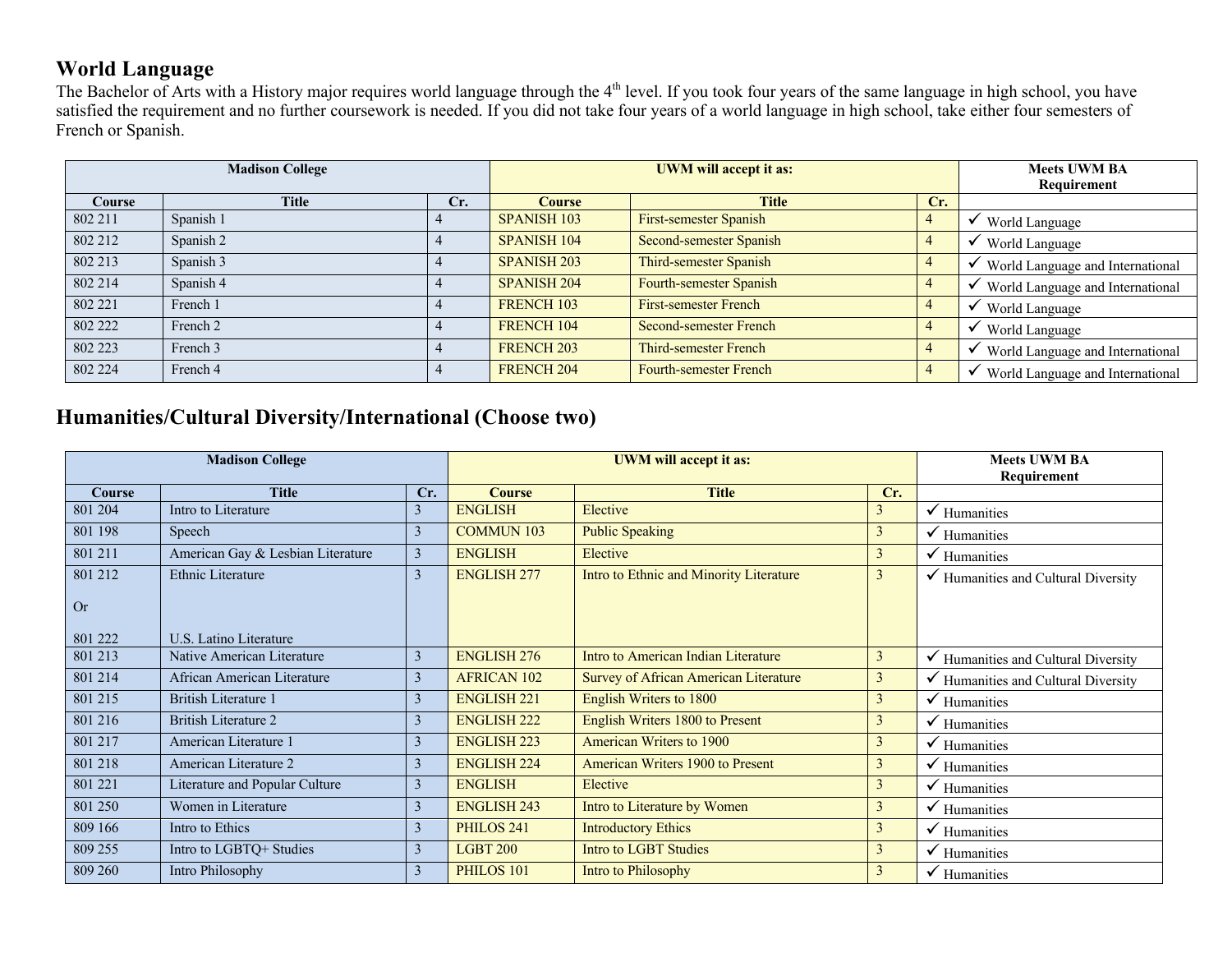| 809 262 | Contemporary Moral Issues                | <b>PHILOS</b>       | Elective                                   | Humanities                   |
|---------|------------------------------------------|---------------------|--------------------------------------------|------------------------------|
| 809 263 | East/West World Views                    | <b>PHILOS</b>       | Elective                                   | Humanities                   |
| 809 268 | Intro to Social and Political Philosophy | <b>PHILOS</b>       | Elective                                   | Humanities                   |
| 810 250 | Intro to Film                            | <b>ENGLISH 290</b>  | Intro to Film Studies                      | Humanities                   |
| 810 254 | History of World Cinema                  | <b>ENGLISH</b>      | Elective                                   | Humanities                   |
| 815 200 | Art History: Ancient to Medieval         | <b>ART HIST 101</b> | Ancient and Medieval Art and Architecture  | Humanities and International |
| 815 210 | Art History: Renaissance to Modern       | <b>ART HIST 102</b> | Renaissance to Modern Art and Architecture | Humanities and International |

# **Social Sciences/Cultural Diversity/International (Choose two)**

| <b>Madison College</b> |                                           |                         | <b>UWM</b> will accept it as: |                                                |                | <b>Meets UWM BA</b><br>Requirement    |
|------------------------|-------------------------------------------|-------------------------|-------------------------------|------------------------------------------------|----------------|---------------------------------------|
| Course                 | <b>Title</b>                              | Cr.                     | <b>Course</b>                 | <b>Title</b>                                   | Cr.            |                                       |
| 801 251                | Intro to Mass Communication               | $\overline{\mathbf{3}}$ | <b>JAMS 101</b>               | <b>Intro to Mass Media</b>                     | 3              | Social Science                        |
| 102 104                | <b>Business Communication</b>             | $\mathfrak{Z}$          | <b>COMMUN 105</b>             | <b>Business and Professional Communication</b> | 3              | Social Science                        |
| 803 240                | Afro-American History                     | 3                       | <b>AFRICAN</b>                | Elective                                       | 3              | Social Science and Cultural Diversity |
| 809 172                | Intro to Diversity Studies                | $\overline{3}$          | SOCIOL <sub>224</sub>         | Race and Ethnicity in the U.S.                 | $\mathfrak{Z}$ | Social Science and Cultural Diversity |
| <b>Or</b>              |                                           |                         |                               |                                                |                |                                       |
| 809 252                | Race and Ethnicity in the U.S.            |                         |                               |                                                |                |                                       |
| 809 195                | Economics                                 | 3                       | <b>ECON 100</b>               | <b>Introductory Economics</b>                  | 3              | Social Science                        |
| 809 202                | Social Problems                           | $\overline{3}$          | SOCIOL 102                    | <b>Solving Social Problems</b>                 | 3              | Social Science                        |
| 809 203                | Intro Sociology                           | $\mathfrak{Z}$          | SOCIOL 101                    | <b>Intro to Sociology</b>                      | $\mathbf{3}$   | Social Science                        |
| 809 204                | Marriage and the Family                   | 3                       | SOCIOL <sub>260</sub>         | Blood, Sex, Money & Power: Family Relations    |                | Social Science                        |
| 809 207                | Criminology                               | $\mathfrak{Z}$          | SOCIOL 241                    | Criminology                                    | $\mathfrak{Z}$ | Social Science                        |
| 809 211                | Macroeconomics                            | $\mathfrak{Z}$          | <b>ECON 104</b>               | Principles of Macroeconomics                   | 3              | Social Science                        |
| 809 212                | Microeconomics                            | 3                       | <b>ECON 103</b>               | Principles of Microeconomics                   | 3              | Social Science                        |
| 809 221                | <b>American National Government</b>       | $\mathfrak{Z}$          | POL SCI 104                   | Intro to American Government and Politics      | 3              | Social Science                        |
| 809 222                | <b>State and Local Government</b>         | $\mathfrak{Z}$          | <b>POL SCI</b>                | Elective                                       | 3              | Social Science                        |
| 809 223                | <b>International Relations</b>            | $\mathfrak{Z}$          | <b>POL SCI 175</b>            | Intro to International Relations               | 3              | Social Science and International      |
| 809 231                | Intro Psychology                          | $\overline{3}$          | <b>PSYCH 101</b>              | Intro to Psychology                            | 3              | Social Science                        |
| 809 233                | Developmental Psychology                  | 3                       | <b>PSYCH 260</b>              | <b>Child Psychology</b>                        | 3              | Social Science                        |
| 809 242                | <b>Public Policy</b>                      | $\overline{3}$          | POL SCI 210                   | <b>American Public Policy</b>                  | 3              | Social Science                        |
| 809 253                | Sociology of Gender                       | 3                       | SOCIOL <sub>250</sub>         | <b>Sex and Gender</b>                          | 3              | Social Science                        |
| 809 275                | Sociology of Religion                     | 3                       | SOCIOL <sub>215</sub>         | <b>Religion and Society</b>                    | 3              | Social Science                        |
| 809 280                | General Anthropology                      | $\mathfrak{Z}$          | <b>ANTHRO 101/102</b>         | Intro to Anthropology                          | 3              | Social Science                        |
| 809 281                | Archaeology and Prehistoric World         | 3                       | <b>ANTHRO 103</b>             | Approaches to Archaeology                      | 3              | Social Science                        |
| 809 283                | Cultural Anthropology and Human Diversity | $\mathfrak{Z}$          | <b>ANTHRO 104</b>             | <b>Survey of World Societies</b>               | 3              | Social Science and International      |
| 809 285                | Anthropology of Myth, Magic and Religion  | $\mathfrak{Z}$          | <b>ANTHRO</b>                 | Elective                                       | 3              | Social Science                        |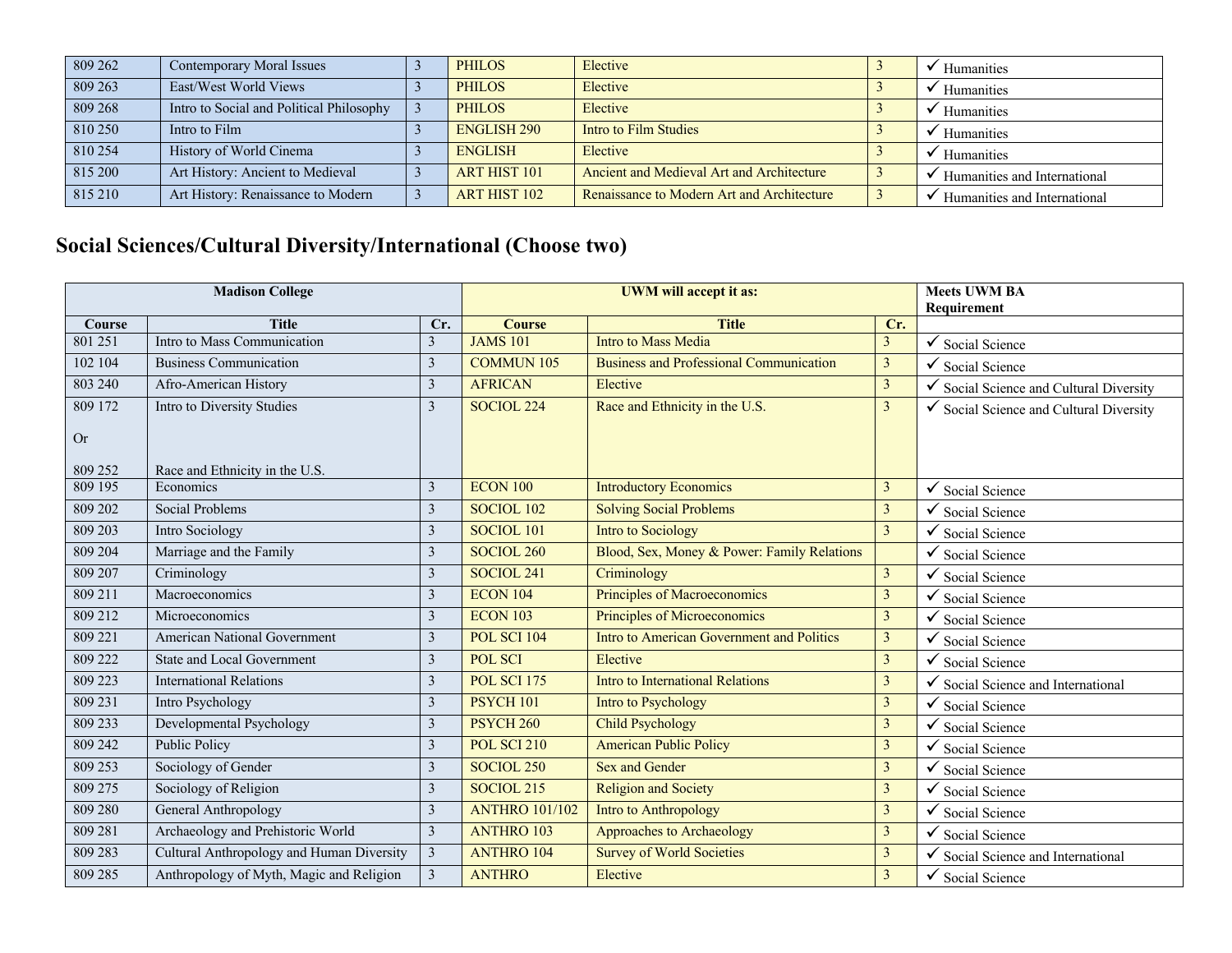## **Natural Science (Choose 8 to 9 credits including at least one lab)**

| <b>MATC</b> |                                           |                |                        | <b>Meets UWM BA</b><br>Requirement              |                 |                                    |
|-------------|-------------------------------------------|----------------|------------------------|-------------------------------------------------|-----------------|------------------------------------|
| Course      | <b>Title</b>                              | Cr.            | <b>Course</b>          | <b>Title</b>                                    | Cr.             |                                    |
| 806 139     | <b>Survey of Physics</b>                  | 3              | PHYSICS 110            | <b>Physics for Health Professions</b>           | 3               | $\checkmark$ Natural Science       |
| 806 154     | General Physics 1                         | 4              | <b>PHYSICS 120/121</b> | <b>General Physics I</b>                        | $\overline{4}$  | $\checkmark$ Natural Science + Lab |
| <b>Or</b>   |                                           |                |                        |                                                 |                 |                                    |
| 806 221     | University Physics 1                      | 5              |                        |                                                 | -5              |                                    |
| 806 201     | General, Organic and Biological Chemistry | $\overline{5}$ | <b>CHEM 100/101</b>    | <b>Chemical Science</b>                         | $\overline{5}$  | $\checkmark$ Natural Science + Lab |
| 806 203     | Introductory Zoology                      | 5              | <b>BIO SCI 100</b>     | <b>Survey of Zoology</b>                        | $5\overline{)}$ | $\checkmark$ Natural Science + Lab |
| 806 209     | College Chemistry 1                       | 5              | <b>CHEM 102</b>        | <b>General Chemistry</b>                        | 5               | Natural Science + Lab              |
| 806 215     | Botany                                    | 5              | <b>BIO SCI</b>         | Elective                                        | 5               | Natural Science + Lab              |
| 806 220     | Physics of Everyday Life                  | 3              | PHYSICS 107            | Physics in Everyday Life                        | $\mathfrak{Z}$  | $\checkmark$ Natural Science       |
| 806 226     | Intro to Human Biology                    | 5              | <b>BIO SCI</b>         | Elective                                        | 5               | Natural Science + Lab              |
| 806 241     | Earth Science                             | 3              | <b>GEO SCI 105</b>     | Earth, Air, Fire and Water                      | $\overline{3}$  | Natural Science                    |
| 806 244     | General Geology                           | 4              | GEO SCI 100            | Intro to the Earth                              | $\overline{4}$  | Natural Science + Lab              |
| 806 246     | Survey of Oceanography                    | 3              | <b>GEO SCI 150</b>     | <b>Intro to Ocean Sciences</b>                  | $\mathfrak{Z}$  | Natural Science                    |
| 806 249     | Geologic Evolution of the Earth           | 4              | <b>GEO SCI 102</b>     | <b>Principles of Historical Geology</b>         | $\overline{4}$  | Natural Science + Lab              |
| 806 253     | Astronomy: the Solar System               | 4              | <b>ASTRON 103/104</b>  | Survey of Astronomy and Astronomy Lab           | $\overline{4}$  | $\checkmark$ Natural Science + Lab |
| <b>Or</b>   |                                           |                |                        |                                                 |                 |                                    |
| 806 254     | Astronomy: Stars and Galaxies             |                |                        |                                                 |                 |                                    |
| 806 271     | Cellular and Molecular Biology            | 5              | <b>BIO SCI 150</b>     | <b>Foundations of Biology I</b>                 | 5               | $\checkmark$ Natural Science + Lab |
| 806 272     | Organismal Biology                        | 5              | <b>BIO SCI 152</b>     | <b>Foundations of Biology II</b>                | $5\overline{)}$ | Natural Science + Lab              |
| 806 274     | General Microbiology                      | 5              | <b>BIO SCI 101</b>     | <b>General Survey of Microbiology</b>           | 5               | $\checkmark$ Natural Science + Lab |
| 806 280     | <b>Environmental Issues</b>               | 3              | <b>CES 210</b>         | Intro to Conservation and Environmental Science | $\overline{3}$  | $\checkmark$ Natural Science       |
| <b>Or</b>   |                                           |                |                        |                                                 |                 | $\checkmark$ Natural Science + Lab |
| 806 286     | <b>Environmental Science</b>              | 4              | <b>CES 210</b>         | Intro to Conservation and Environmental Science | $\overline{4}$  |                                    |